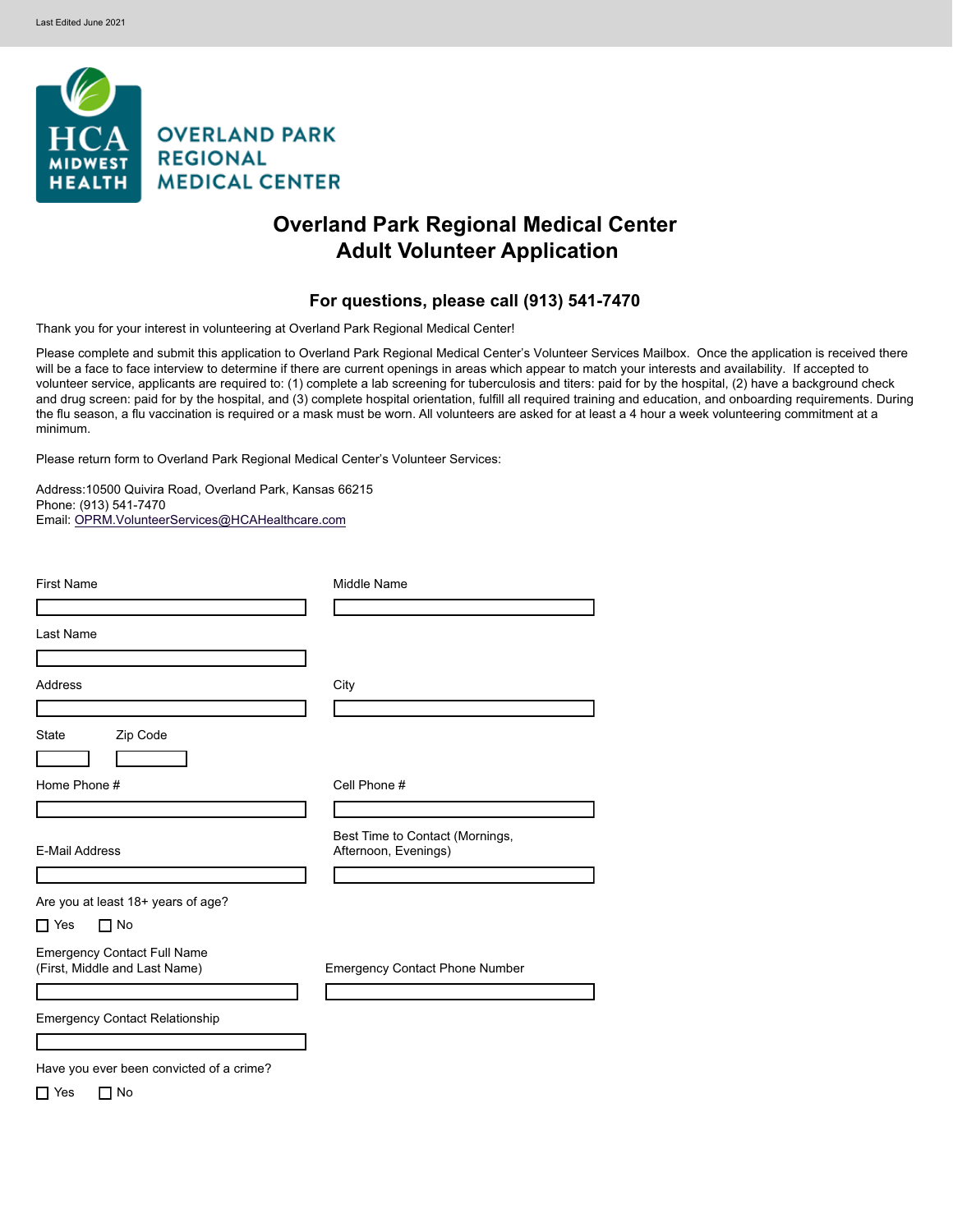If you answered "yes" to being convicted to a crime, please explain when, where and disposition below:

Г

| <b>Education &amp; Experience</b>                                                                                                                                       |                                                                                                                        |  |
|-------------------------------------------------------------------------------------------------------------------------------------------------------------------------|------------------------------------------------------------------------------------------------------------------------|--|
| Formal Training and/Or Education                                                                                                                                        |                                                                                                                        |  |
| School or Organization Attended                                                                                                                                         | Provide any formal training or personal certifications completed                                                       |  |
|                                                                                                                                                                         |                                                                                                                        |  |
|                                                                                                                                                                         | Do you currently or plan to be a student in college. nursing program or health care related field of study?            |  |
| $\Box$ No<br>$\Box$ Yes                                                                                                                                                 |                                                                                                                        |  |
| If so, what school?                                                                                                                                                     | Are you currently employed?                                                                                            |  |
|                                                                                                                                                                         | $\Box$ No<br>$\Box$ Yes                                                                                                |  |
| If you are currently employed, please<br>provide your Occupation:                                                                                                       | Employer's Address                                                                                                     |  |
|                                                                                                                                                                         |                                                                                                                        |  |
| Supervisor's Full Name                                                                                                                                                  | Supervisor's Phones Number                                                                                             |  |
|                                                                                                                                                                         |                                                                                                                        |  |
| Have you ever been terminated from employment?<br>$\Box$ No<br>$\Box$ Yes                                                                                               |                                                                                                                        |  |
|                                                                                                                                                                         |                                                                                                                        |  |
|                                                                                                                                                                         |                                                                                                                        |  |
|                                                                                                                                                                         |                                                                                                                        |  |
|                                                                                                                                                                         |                                                                                                                        |  |
| If you have ever been terminated from employment, please explain in detail below:<br>Have you volunteered at Overland Park Regional Medical Center before?<br>$\Box$ No |                                                                                                                        |  |
|                                                                                                                                                                         |                                                                                                                        |  |
|                                                                                                                                                                         |                                                                                                                        |  |
| $\Box$ Yes<br>Please describe below why you want to volunteer:                                                                                                          |                                                                                                                        |  |
|                                                                                                                                                                         |                                                                                                                        |  |
| <b>Volunteer Experience</b><br><b>Organization's Name</b>                                                                                                               | Supervisor's Full Name                                                                                                 |  |
|                                                                                                                                                                         | Supervisor's Phone #                                                                                                   |  |
|                                                                                                                                                                         |                                                                                                                        |  |
|                                                                                                                                                                         |                                                                                                                        |  |
| Describe Type of Service Performed<br><b>References</b>                                                                                                                 |                                                                                                                        |  |
|                                                                                                                                                                         | Must provide at least one professional reference and two personal references., must not use relative or family member. |  |
| Reference (1) First & Last Name:                                                                                                                                        | Reference (1) Phone #<br>Reference (1) Address                                                                         |  |
|                                                                                                                                                                         |                                                                                                                        |  |
| Reference (2) First & Last Name:                                                                                                                                        | Reference (2) Phone #<br>Reference (2) Address                                                                         |  |
| Reference (3) First & Last Name:                                                                                                                                        | Reference (3) Phone #<br>Reference (3) Address                                                                         |  |
|                                                                                                                                                                         |                                                                                                                        |  |

٦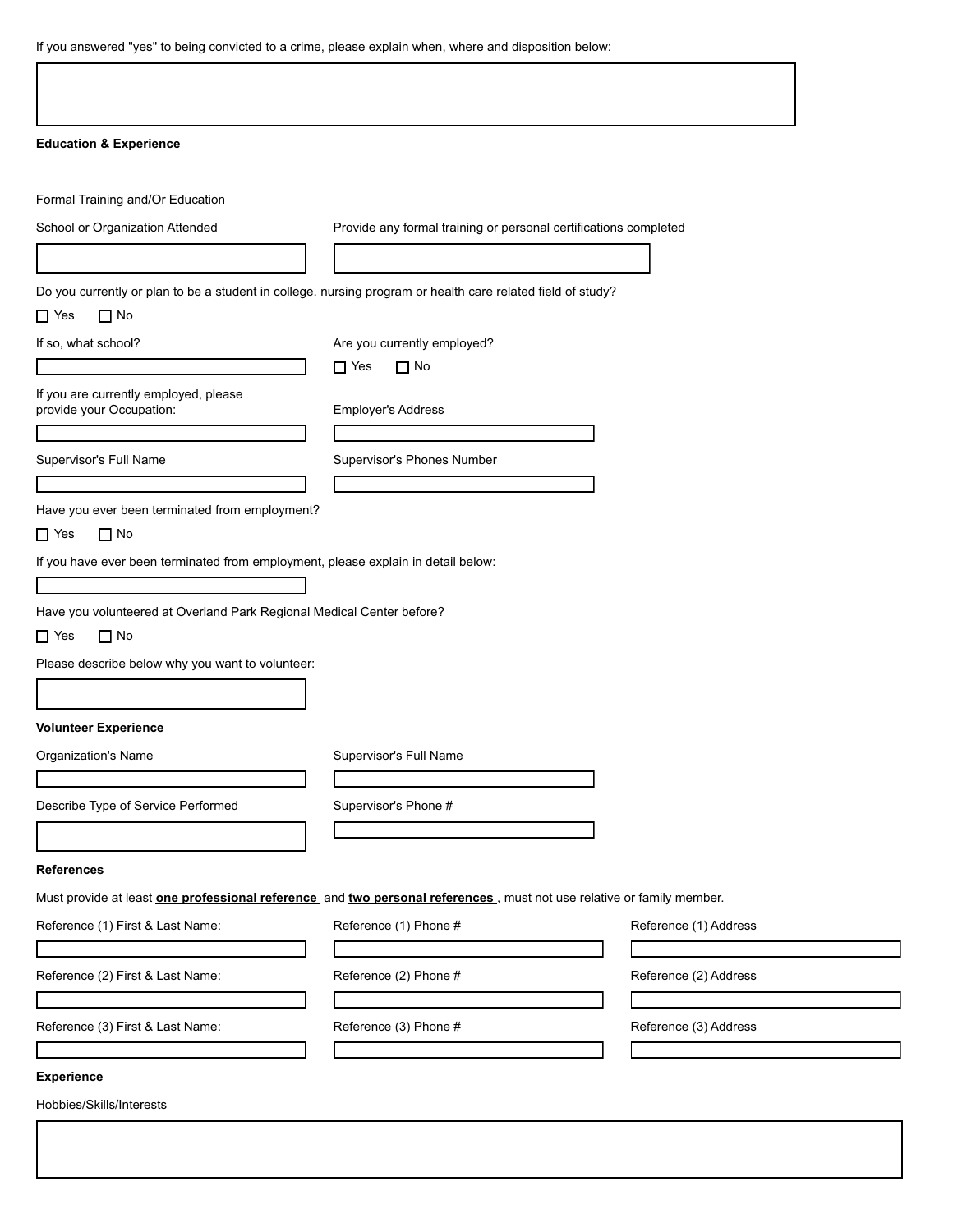#### **Volunteering Availability**

Select what days and hours you are available to volunteer for each day. Shifts are normally 4-6 hours/day but could vary based on department needs and schedule.

## Morning Shift Availability

|          | Monday | Tuesdav | Wednesday | Thursday | Friday |
|----------|--------|---------|-----------|----------|--------|
| /Morning |        |         |           |          |        |
|          |        |         |           |          |        |

## Afternoon Shift Availability

|          | Monday | Tuesday | Wednesday | Thursday | Friday |
|----------|--------|---------|-----------|----------|--------|
| fternoon |        |         |           | —        | _      |
|          |        |         |           |          |        |

## Evening Shift Availability

|                | Monday | Tuesdav | Wednesday | Thursday | Friday |
|----------------|--------|---------|-----------|----------|--------|
| <b>Evening</b> |        |         |           |          |        |
|                |        |         |           |          |        |

### **Service Area Interest/Preferences**

Select each service type and preferences below

| Interacting with Patients | Interacting with Visitors | Patient/Visitor Escort | <b>Office Work</b> | <b>Reception Desk</b> |
|---------------------------|---------------------------|------------------------|--------------------|-----------------------|
|                           |                           |                        |                    |                       |

| Sitting Job | 'alkina<br>Job<br>$\sim$ $\sim$ $\sim$ $\sim$ $\sim$ $\sim$ $\sim$<br>. . | Sitting/Walking<br>viix<br>ി | Irganization |
|-------------|---------------------------------------------------------------------------|------------------------------|--------------|
|             |                                                                           |                              |              |

### Describe any special needs or interests below: